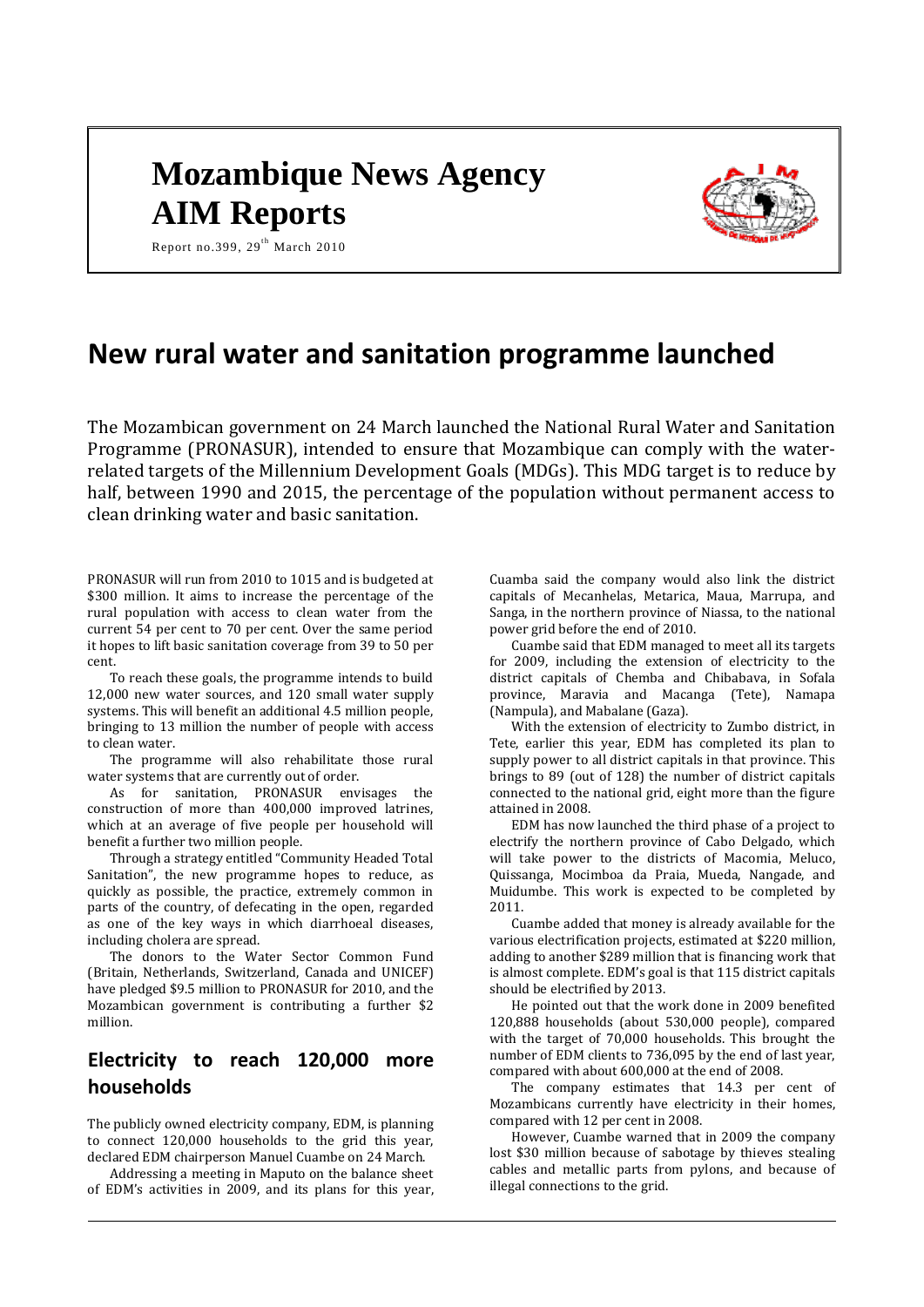## **Dispute with donors over**

On 18 March Minister of Planning and Development, Aiuba Cuereneia confirmed that the dispute between the government and those donors who provide direct support to the state budget has been resolved. These 19 donors and funding agencies, known as the Programme Aid Partners (PAPs) or simply as the G-19, in May 2009 pledged \$472 million in budget support for 2010. Normally disbursements begin in January – but so far this year most of the G-19 have provided nothing at all. An important exception was the World Bank – according to Finance Minister Manuel Chang, it has disbursed the \$110 million in budget support that it promised.

In public the donors gave no reason for withholding the promised funds, but it is no secret that they were angered at the way the National Elections Commission (CNE) mishandled various aspects of last October's general elections. Among the demands the donors are reported to have made are changes in the electoral legislation, legislation on conflicts of interest, and improvements in anti-corruption legislation.

Speaking to reporters, Cuereneia said the problems had been solved, and he expected the budget support to be disbursed as from April. Indeed, on 17 March the Spanish ambassador, Lopez Buesquets, reaffirmed Spanish direct budget support for 2010 of €9 million (about \$12.3 million).

Cuereneia played down the friction with the donors. "There's a negotiation. We're partners", he said. "Under our memorandum of understanding with the G-19, whenever there is a problem, we have to sit down and talk about it".

Asked what the government had conceded, Cuereneia replied "the government didn't concede anything. We came to an understanding".

In a joint press release issued on 24 March, the two sides stated that they had reached consensus on questions of "good governance, the fight against corruption and democratic processes".

#### **Frelimo backs MDM parliamentary group**

The Mozambique Democratic Movement (MDM), the country's second largest opposition force, is now certain to form an officially recognised parliamentary group, after the ruling Frelimo Party on 22 March publicly supported the MDM request.

Speaking at the opening of a sitting of the Mozambican parliament, the Assembly of the Republic, the head of the Frelimo group, Margarida Talapa, said it was a "top priority" for the assembly to amend its standing orders to allow the MDM to form a parliamentary group ("bancada parlamentar").

There are eight MDM deputies in the Assembly, elected in last October's general election. However, the parliamentary standing orders state that the minimum number of deputies required to form a parliamentary group is 11.

Only parliamentary groups, and never individual deputies, have the right to appoint members to Assembly bodies such as working or ad-hoc commissions. Parliamentary groups can also table up to five questions per Assembly sitting to the government, and can also request information from the government.

Talapa agreed with the MDM that the standing orders appear to contradict the Mozambican constitution. The constitution states "the deputies elected by each party may form a parliamentary group", and does not mention any minimum figure.

Frelimo, she said, proposed to scrap the limiting clause in the Standing Orders, and was thus "complying with our role as the party that drives democracy and inclusion".

The matter has been before the Assembly's Legal Affairs Commission for weeks. It was hoped that a written opinion from the Commission would be available before the start of the plenary session – but the main opposition force, Renamo, resorted to delaying tactics. Its three members on the Commission insisted on more time "to reflect".

## **Renamo calls for ad-hoc commission on Electoral Law**

Renamo has called for a parliamentary ad-hoc commission to rewrite the country's electoral legislation. Speaking at the opening session of the Assembly of the Republic, the head of the Renamo parliamentary group, Angelina Enoque, stressed that during last year's elections "serious gaps were identified which need correction".

This was a sensitive matter, she said, and so redrafting the laws "should seek to obtain the greatest possible consensus".

However, her solution, to set up yet another ad-hoc commission, could well prove controversial. For just such an ad-hoc commission was set up in early 2005 to rewrite the electoral laws. It sat for 18 months and failed to produce a consensus. In fact, the only issue the ad-hoc commission discussed was the composition of the National Elections Commission (CNE).

The Renamo members of the commission never moved from their position that the CNE should be a highly politicised body, entirely dominated by the political parties, and subject to an effective Renamo veto. The adhoc commission had to be scrapped in May 2006, and the drafting shifted to the Assembly's working commission on agriculture, regional development, public administration and local power.

The majority Frelimo Party is extremely wary about repeating the 2005/06 experience, and will certainly reject any body in which Renamo holds a veto. All parties in the Assembly recognise the need to rewrite the electoral laws, but this sitting will have to decide exactly how that is to be done.

Enoque denounced the October elections as "a crime", and "a blow against democracy", using much the same language as Renamo had used to denounce the previous elections, held in 2004.

Enoque also demanded that Frelimo branches inside the state apparatus should be abolished, and described then as "a true affront to democracy". She said it was "a national imperative" to get rid of the Frelimo branches.

Enoque praised the long prison sentences handed down in late February to former transport minister Antonio Munguambe and others convicted of stealing funds from the publicly owned airports company, ADM. However, she added that the case "is a drop in the ocean of so many others who remain untouchable".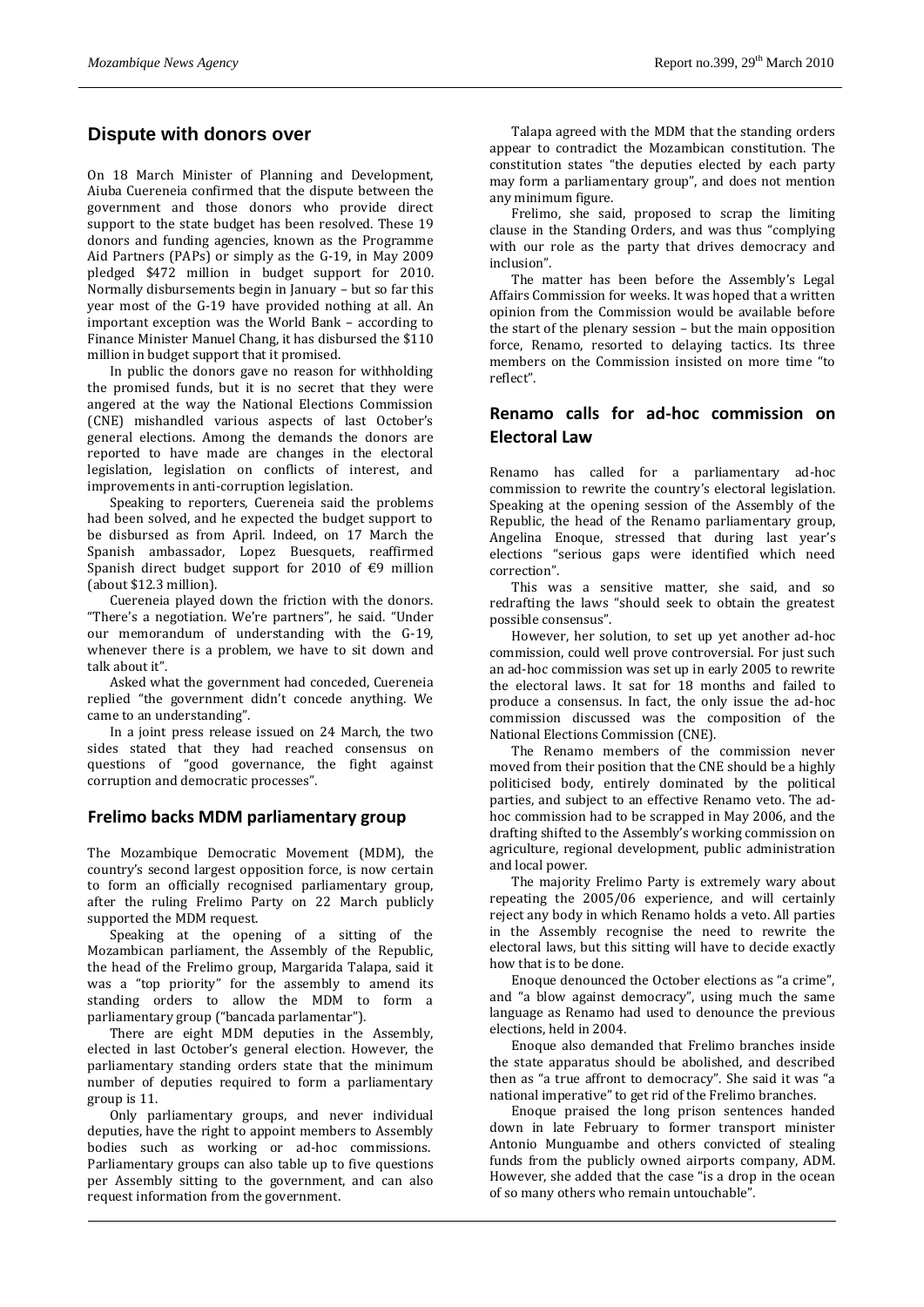## **Malaria remains main cause of death**

Malaria remains the main cause of death in Mozambique, but HIV/AIDS is catching up. According to the National Survey on the Causes of Mortality in Mozambique (INCAM), published on 24 March by the National Statistics Institute (INE), 29 per cent of all deaths are caused by malaria, and 27 per cent by HIV/AIDS.

Peri-natal illnesses account of seven per cent of deaths, diarrhoeal diseases four per cent, pneumonia four per cent, accidents and other "external causes" four per cent, tuberculosis three per cent, and diseases of the circulatory system three per cent.

Among children under five years of age, 42 per cent of all deaths in this group are caused by malaria, 13 per cent by HIV/AIDS, six per cent by pneumonia, six per cent by diarrhoeal diseases, and two per cent by malnutrition.

If the under-fives are omitted, HIV/AIDS becomes the main cause of death among Mozambicans. Among all those older than five, 37 per cent of deaths are caused by HIV/AIDS and 19 per cent by malaria.

But there is a sharp geographical divide. HIV/AIDS is the main cause of death south of the Zambezi, and malaria the main cause north of the Zambezi.

Gaza is the province worst hit by the AIDS epidemic. 40.7 per cent of all deaths in Gaza were caused by HIV/AIDS, followed by Maputo province with 38.9 per cent, and Maputo city with 33 per cent. In all these provinces malaria accounts for less than 20 per cent of deaths (18.8 per cent in Gaza, 11.4 per cent in Maputo province, and 13.1 per cent in Maputo city).

In the north, the situation is reversed. In Nampula province 36.1 per cent of deaths are from malaria, and 18.5 per cent from HIV/AIDS. In Cabo Delgado, the figures are 30.6 per cent and 20.7 per cent, and in Niassa 32.9 per cent and 24.9 per cent.

Urban people are more likely to die of AIDS and rural people more likely to die of malaria. 31.6 per cent of deaths in urban areas were caused by HIV/AIDS and 23.7 per cent by malaria. But in the countryside, 30.9 per cent of deaths were from malaria, and 24.9 per cent from HIV/AIDS.

The survey used a sample of 10,080 households, and standardized questionnaires on cause of death developed by the World Health Organisation (WHO), known as "verbal autopsies". In these households, 11,937 people had died in the reference year (1 August 2006 to 31 July 2007).

Each verbal autopsy was analysed independently by two doctors, who drew their conclusions as to cause of death. If they disagreed, the statisticians would call the two doctors together to establish a consensus.

\_\_\_\_\_\_\_\_\_\_\_\_\_\_\_\_\_\_\_\_\_\_\_\_\_\_\_\_\_\_\_\_\_\_\_\_\_\_\_\_\_\_\_\_

For an in depth analysis of events, read **MozambiqueFile**. Subscription rates are individuals \$40 institutions US\$50. Send International Money Order to AIM, CP 896, Maputo, Mozambique.

## **Decentralisation memorandum signed**

The Mozambican government on 18 March signed a Memorandum of Understanding with several donors to implement the National Decentralised Planning and Finance Programme (PNFPD) in all 128 districts in the country.

Speaking after the signing ceremony, the Minister of Planning and Development, Aiuba Cuereneia, said the programme will be carried out over the five-year period 2010-2014, and is budgeted at \$46.3 million. The money will be provided by the World Bank, the United Nations Development Programme (UNDP), Germany, Ireland, Switzerland and the Netherlands.

Cuereneia said that these six partners will channel their contributions into a common fund, to be handled through the Mozambican treasury.

Previous decentralization programmes have focused on specific provinces. Cuereneia recalled that there was a programme for Nampula province and a separate one from Manica, each with their own funding agencies and reporting procedures.

Now, however, the Memorandum establishes "a single, national programme", said Cuereneia. "Unlike the previous programmes, this will cover all the districts".

The programme will support implementation of the government's district development fund, still commonly known as "the seven million" – because it started, in 2006, with an allocation from the central budget of seven million meticais (about \$252,000) to each of the 128 districts to fund projects to increase food security and create jobs.

Under the national programme, members of the District Consultative Councils, the bodies that decide on how the district funds are allocated, will be given training so that they can take their decisions based on technical knowledge.

According to Cuereneia, the programme aims to ensure "the careful application, on the basis of community priorities, of local and deconcentrated budgetary resources", as well as "the effective functioning of the local governance apparatus".

The programme will also "build the capacity of district government technical staff in participatory planning, and in drawing up strategic and operational plans".

Speaking on behalf of the six partners, Dutch ambassador Frans Bijvoet said they were pleased that they could now pass the management of these funds over to the government after ten years in which they had individually supported isolated decentralisation projects.

He praised the government's decision to set up the district development fund. "The transfer of state funds to the districts, as from 2006, is a recognition of the districts' needs to have their own discretionary funds for their social and economic development".

In allocating funds for the programme to a common fund, channelled through a single treasury account, "the partners recognise the importance of strengthening existing national mechanisms and of not establishing parallel mechanisms", he said.

The programme will be monitored every year, he said, and its progress will be discussed between the government and its partners based on agreed performance indicators.